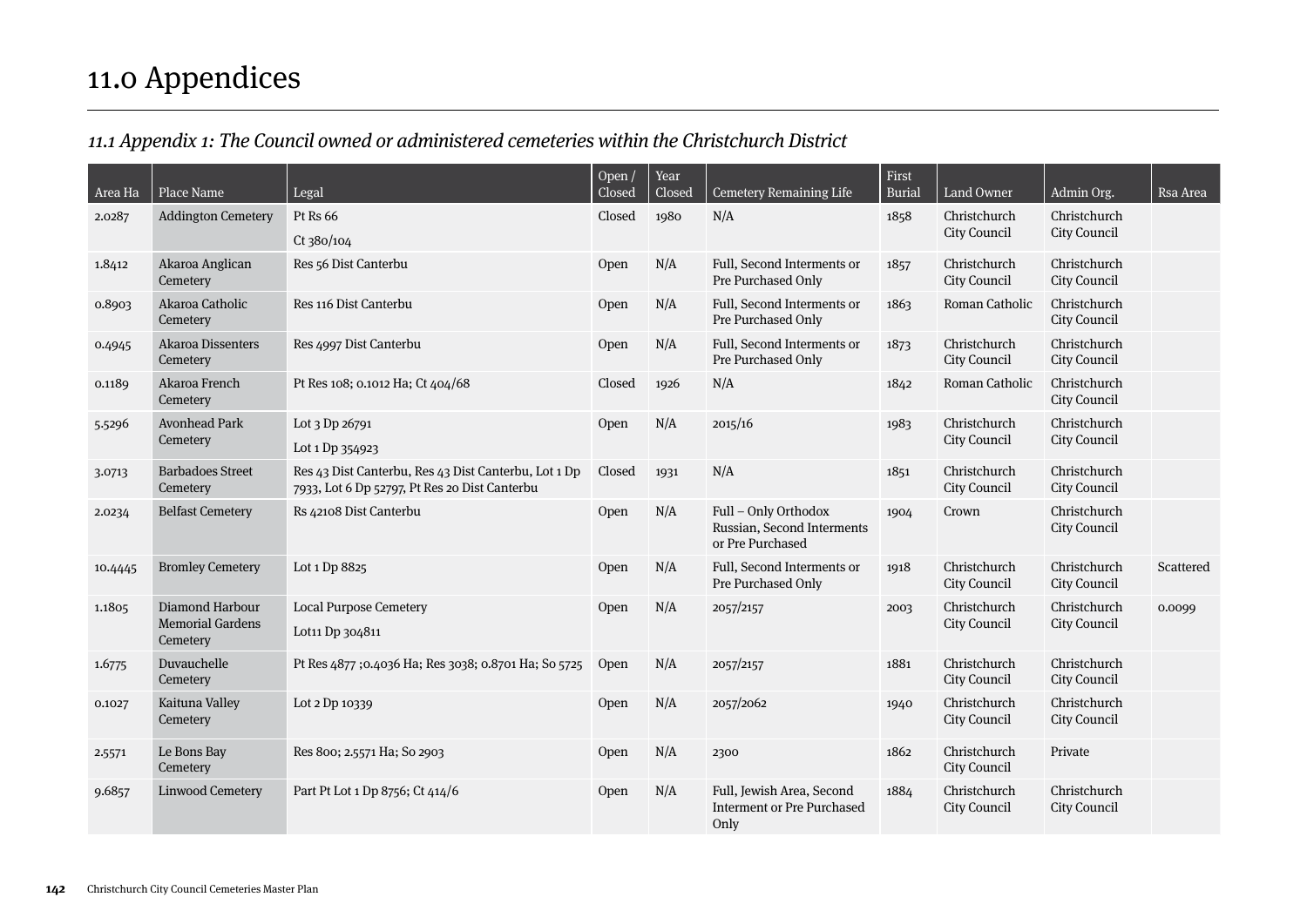| Area Ha | Place Name                                                          | Legal                                                                                                                       | Open $/$<br>Closed | Year<br>Closed | <b>Cemetery Remaining Life</b>                   | First<br><b>Burial</b> | Land Owner                                            | Admin Org.                   | Rsa Area |
|---------|---------------------------------------------------------------------|-----------------------------------------------------------------------------------------------------------------------------|--------------------|----------------|--------------------------------------------------|------------------------|-------------------------------------------------------|------------------------------|----------|
| 0.8094  | <b>Little River Cemetery</b>                                        | Res 3023 Dist Canterbury; 0.8094 Ha; So 4409                                                                                | Open               | N/A            | 2200                                             | 1878                   | Christchurch<br>City Council                          | Christchurch<br>City Council |          |
| 1.2993  | <b>Lyttelton Anglican</b><br>Cemetery                               | Lot 1 Dp 11713; 1.2993 Ha; Ct 464/288                                                                                       | Open               | N/A            | Full, Second Interments or<br>Pre Purchased Only | 1851                   | Christchurch<br>City Council                          | Christchurch<br>City Council |          |
| 8.3000  | <b>Lyttelton Catholic</b><br>and Public Cemetery                    | Res 46, Pt Res 45 Dist Canterbu; 0.4046 Ha; Ct<br>468/107; Cb420/16                                                         | Open               | N/A            | Full, Second Interments or<br>Pre Purchased Only | 1873                   | Christchurch<br>City Council                          | Christchurch<br>City Council | 0.0615   |
| 15.8055 | <b>Memorial Park</b><br>Cemetery                                    | Lot 1 Dp 53704,=Pt Rs 10269 Dist Canterbu, Pt Rs<br>4075 Dist Canterbu, Pt Rs 7469 Dist Canterbu, Rs<br>40281 Dist Canterbu | Open               | N/A            | 2027/28                                          | 1956                   | Christchurch<br>City Council                          | Christchurch<br>City Council |          |
| 0.2852  | Mount Magdala<br>Cemetery Of The<br>Good Shepherd<br><b>Sisters</b> | Lot 323 Dp 423266; Ct 490510; 0.2958 Ha Lp<br>Cemetery                                                                      | Closed             | 1972           | N/A                                              | 1888                   | Good Shepherd<br><b>Convent Trust</b><br><b>Board</b> | Christchurch<br>City Council |          |
| 2.0234  | <b>Okains Bay Cemetery</b>                                          | Res 148; 2.0234 Ha                                                                                                          | Open               | N/A            | 2057                                             | 1869                   | Crown                                                 | Private <sup>13</sup>        |          |
| 0.8094  | <b>Pigeon Bay Cemetery</b>                                          | Res 624; 0.8093 Ha; So 2187                                                                                                 | Open               | N/A            | 2157                                             | 1871                   | Christchurch<br>City Council                          | Christchurch<br>City Council |          |
| 17.2427 | Ruru Lawn Cemetery                                                  | Lot 3 Dp 69736<br>Pt Lot 1 Dp 10009                                                                                         | Open               | N/A            | 2057/60                                          | 1941                   | Christchurch<br>City Council                          | Christchurch<br>City Council | 2.1000   |
| 1.2059  | <b>Rutherford Cemetery</b>                                          | Pt Rs 14; Ct 378/269; 1.1432 Ha                                                                                             | Closed             | 1989           | N/A                                              | 1866                   | Christchurch<br>City Council                          | Christchurch<br>City Council |          |
| 6.6169  | Sydenham Cemetery                                                   | Pt Rs 154 Dist Canterbu 6.6169 Ha                                                                                           | Open               | N/A            | 2015/16                                          | 1896                   | Christchurch<br>City Council                          | Christchurch<br>City Council |          |
| 4.7677  | Waimairi Cemetery                                                   | Lot 314 Dp 22922, Res 3740 Dist Canterbu                                                                                    | Open               | N/A            | Full, Second Interments or<br>Pre Purchased Only | 1911                   | Christchurch<br>City Council                          | Christchurch<br>City Council |          |
| 1.0627  | Wainui Cemetery                                                     | Rs 41892; 1.0627 Ha; So 16324                                                                                               | Open               | N/A            | 2257                                             | 1890                   | Christchurch<br>City Council                          | Christchurch<br>City Council |          |
| 4.0696  | Yaldhurst Cemetery                                                  | Res 2538 Dist Canterbu                                                                                                      | Open               | N/A            | 2027/28                                          | 1887                   | Christchurch<br>City Council                          | Christchurch<br>City Council |          |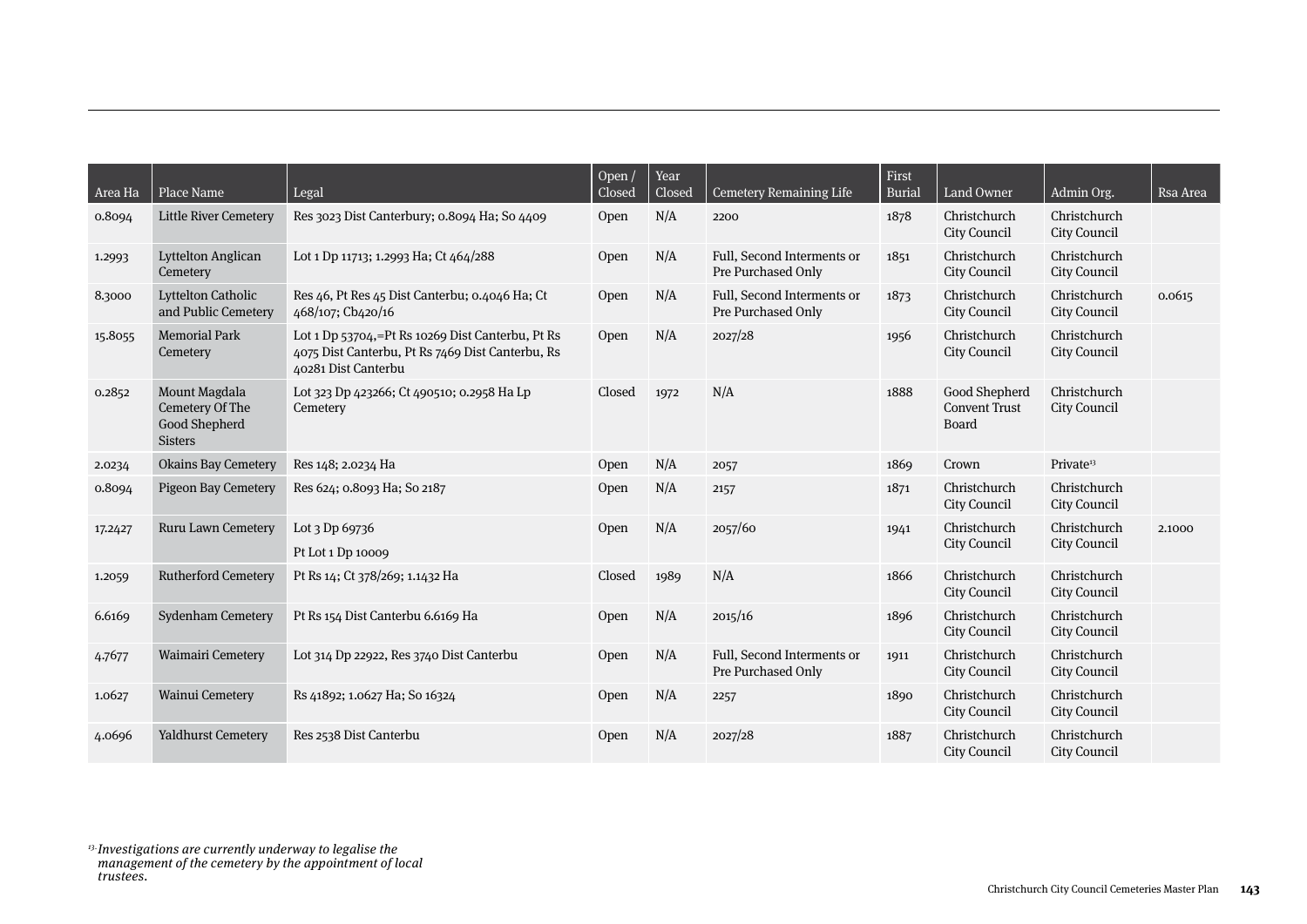### 11.2 Appendix 2: Cemeteries to be re-zoned on Banks Peninsula

The Council owned or administered cemeteries on Banks Peninsula (previously under the Banks Peninsula District Plan) require rezoning to align with the Christchurch City Plan 2005 (either Conservation 2 or Conservation 4). It is intended zoning changes will be implemented as part of the forthcoming City Plan Review.

#### **The relevant Christchurch City Plan Zones include:**

#### **Conservation 2 (Historic Cemeteries) Zone**

This zone comprises a small group of public parks of citywise significance which help provide the city with its unique scenery and character, such as historic cemeteries. The zone provisions provide a level of protection to the heritage values. The environmental results anticipated from this zone are the conservation and enhancement of heritage, landscape, botanical and spiritual values of the land and the city's identity with particular regard to heritage and garden city character.

#### **Conservation 4 (Cemeteries) Zone**

Cemeteries have special requirements and functions which differ from other open spaces around the city. However their value as open spaces are also important to both the surrounding community and family and friends of the people buried within them.

It is anticipated the zone provisions will maintain and enhance the open space and cultural values of these areas. Cemeteries are likely to have facilities and structures specific to their function. The list of facilities within the zone includes the following cemeteries: Avonhead Park Cemetery, Belfast Cemetery, Bromley Cemetery, Memorial Park Cemetery, Ruru Lawn Cemetery and Waimairi Cemetery.

Environmental results anticipated from this zone are:

- · The permanent recognition and protection of land within the zone for its cultural and heritage value to the city, and as peaceful and undisturbed environments for commemorating both early settlement and subsequent occupation.
- The continued maintenance of cemeteries as peaceful areas of open space in and around the urban environment.
- · The provision of adequate land, ain attractive surroundings, to meet the community's need to provide for burials.



Duvauchelle Cemetery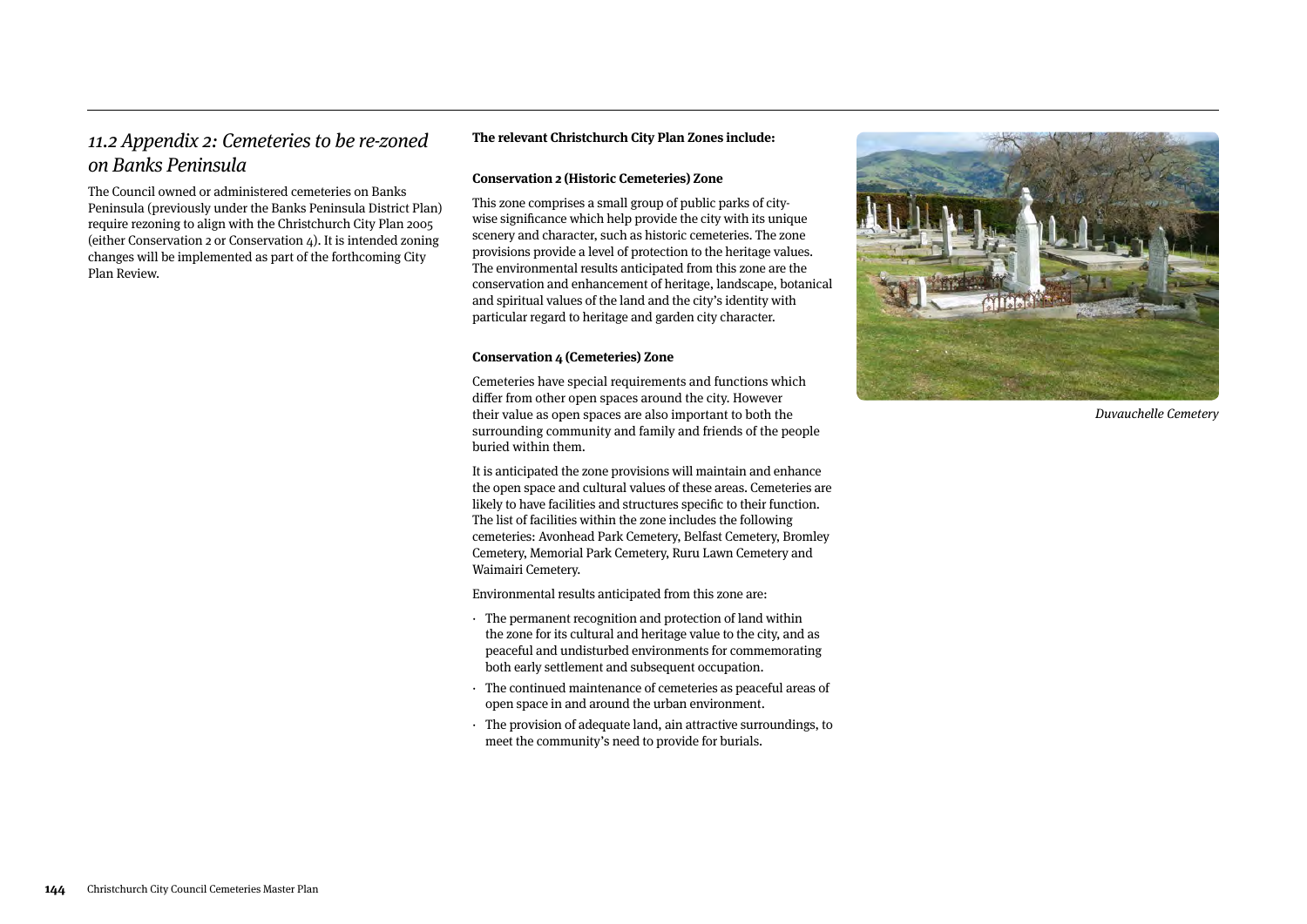#### **Cemeteries to be re-zoned:**

| Cemetery                                     | Current Zone                   | Proposed Zone             | Legal                                                                            |
|----------------------------------------------|--------------------------------|---------------------------|----------------------------------------------------------------------------------|
| Akaroa Catholic Cemetery                     | Residential (recently changed) | Conservation 4 (Cemetery) | Res116, CT 404/68; 0.8093 ha                                                     |
| Akaroa Anglican Cemetery                     | Residential (recently changed) | Conservation 4 (Cemetery) | Res 56; CT $404/85$ ; 1.214 ha + Res 2546; 0.6272 ha                             |
| Akaroa Dissenters Cemetery                   | Residential (recently changed) | Conservation 4 (Cemetery) | Res 4997 (SO 9483); 0.4944 ha                                                    |
| Akaroa French Cemetery                       | Residential (recently changed) | Conservation 2 (Historic) | Pt Res 108; 0.1012 ha; CT 404/68                                                 |
| Diamond Harbour Memorial Gardens<br>Cemetery | <b>Recreation Reserve</b>      | Conservation 4 (Cemetery) | Lot 11 DP 304811; 1.1805 ha; CT 19087                                            |
| Duvauchelle Cemetery                         | Rural                          | Conservation 4 (Cemetery) | Pt Res 4877 ;0.4036 ha; Res 3038; 0.8701 ha; SO 5725                             |
| Kaituna Valley Cemetery                      | Rural                          | Conservation 4 (Cemetery) | LOT 2 DP 10339; 0.0938 ha; CT 443/203 + Pt LOT 1 DP 10339; CT 443/204; 0.1198 ha |
| <b>Little River Cemetery</b>                 | <b>Conservation Reserve</b>    | Conservation 4 (Cemetery) | RES 3023 DIST CANTERBURY; 0.8094 ha; SO 4409                                     |
| Lyttelton Anglican Cemetery                  | Residential                    | Conservation 4 (Cemetery) | Lot 1 DP 11713; 1.2993 ha; CT 464/288                                            |
| Lyttelton Catholic and Public Cemetery       | Residential                    | Conservation 4 (Cemetery) | Res 46; 0.4046 ha; CT 468/107                                                    |
| <b>Pigeon Bay Cemetery</b>                   | Rural                          | Conservation 4 (Cemetery) | Res 624; 0.8093 ha; SO 2187                                                      |
| Wainui Cemetery                              | Rural                          | Conservation 4 (Cemetery) | RS 41892; 1.0627 ha; SO 16324                                                    |
| Le Bons Bay Cemetery                         | Rural                          | Conservation 4 (Cemetery) | Res 800; 2.5571 ha; SO 2903                                                      |
| <b>Okains Bay Cemetery</b>                   | Rural                          | Conservation 4 (Cemetery) | Res 148; 2.0234 ha.                                                              |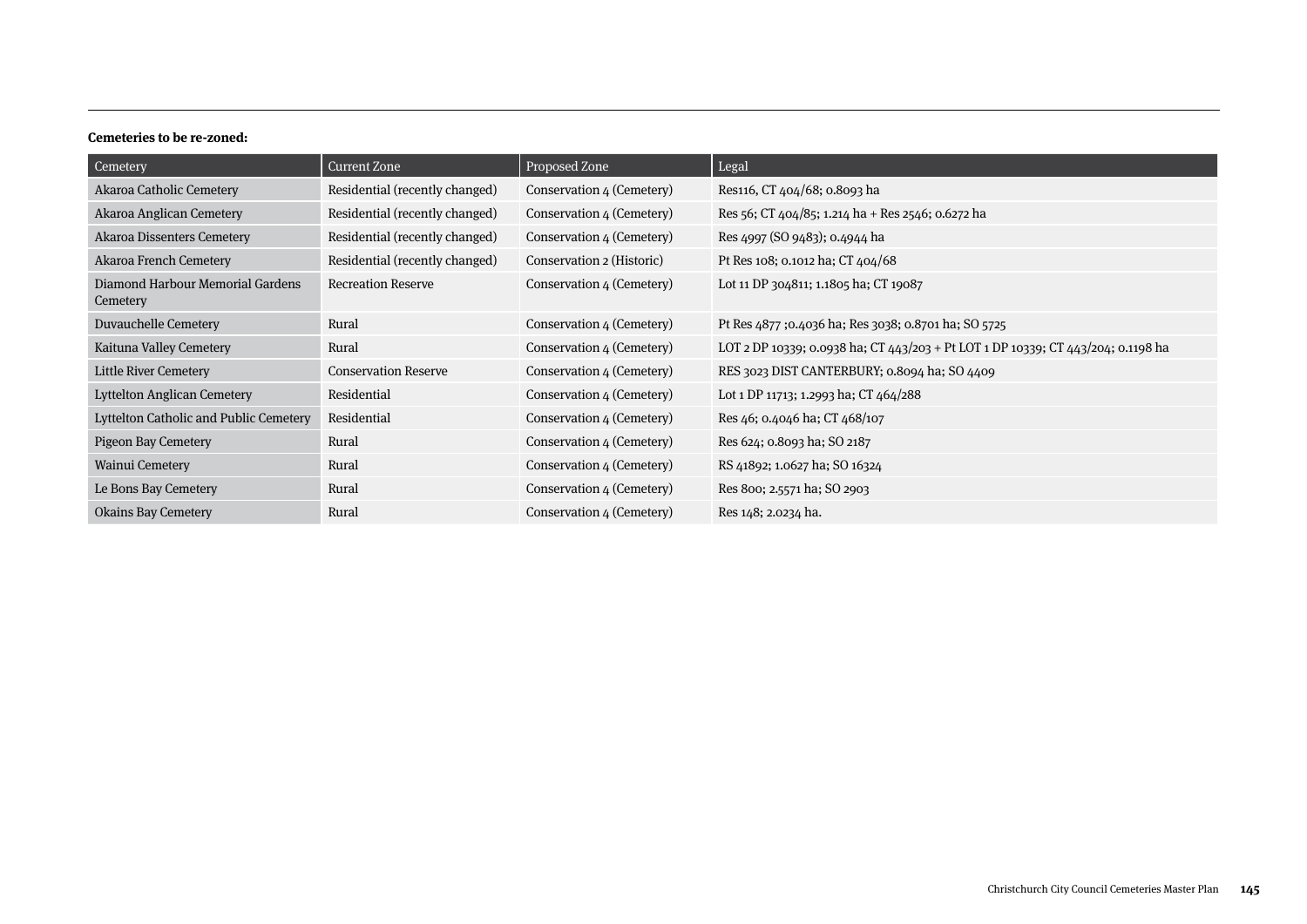# 11.3 Appendix 3: City cemeteries requiring gazettal

Four of the Council cemeteries are proposed to be gazetted as closed with no further interments (either burial or ashes):

| Cemetery                                                      | Current Zone          | Proposed Zone  | Legal                                    |
|---------------------------------------------------------------|-----------------------|----------------|------------------------------------------|
| Mount Magdala Cemetery of the Good<br><b>Shepherd Sisters</b> | Business <sub>1</sub> | Conservation 2 | Lot 323; DP 423266; CT 490510; 0.2958 ha |
| Sydenham Cemetery (part)                                      | Conservation 2        | Open space 2   | PT RS 154 DIST CANTERBURY; CT 23F/695    |
| <b>Addington Cemetery</b>                                     | Conservation 2        | Conservation 2 | Pt RS 66; CT 380/104; 2.0234 ha          |
| <b>Rutherford Cemetery</b>                                    | Conservation 2        | Conservation 2 | Pt RS 14; CT 378/269; 1.1432 ha          |



Rutherford Cemetery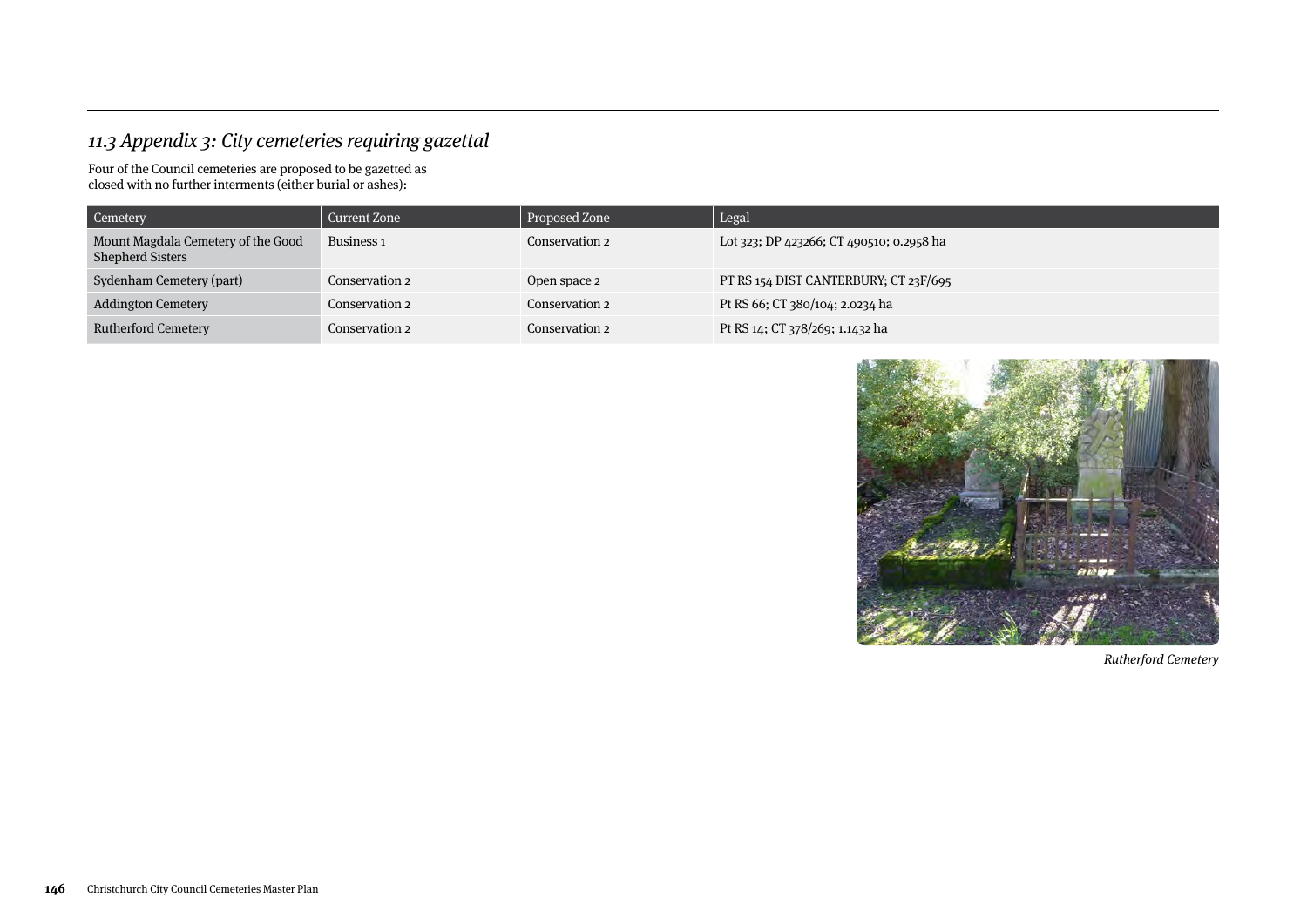## 11.4 Appendix 4: Other relevant planning documents

- · Banks Peninsula Proposed District Plan, March 2006
- · Burial and Cremations Act 1964 and any amendments
- · Burial and Cremation (removal of Monuments and Tablets) Regulations 1967
- · Christchurch Biodiversity Strategy
- · Christchurch City Council Cemeteries Bylaw 2013
- · Christchurch City Council Cemeteries Handbook 2013
- · Christchurch City Council Dog Control Bylaw 2008
- · Christchurch City Council Maintenance Contract for Urban Parks, 2012
- · Christchurch City Council Operational Pest Plan
- · Christchurch City Council Parks & Reserves Bylaw 2008
- · Christchurch City Council Parks and Waterways Access Policy
- · Christchurch City Council Sustainability Policy
- · Christchurch City Plan
- · Health Act 1956
- · Historic Places Act 1993
- · Local Government Act 2002
- · Long Term Council Community Plan
- · Mahaanui Iwi Management Plan 2013
- · Resource Management Act 1991
- · Safer Christchurch Strategy
- · State of the Takiwā, Te Āhuatanga o Te Ihutai Cultural Health Assessment of the Avon-Heathcote Estuary and its Catchment, July 2007, Craig Pauling (Te Rūnanga o Ngāi Tahu) et al.
- · Te Whakatau Kaupapa, Ngāi Tahu Resource Management Strategy for the Canterbury Region
- · The Reserves Act 1977
- · Tiriti o Waitangi
- · Water & Sanitary Services Assessment (p186); http://resources.ccc.govt.nz/files/ WaterSanitaryServicesAssessment-wastewater.pdf

#### See

http://www.ccc.govt.nz/ for additional information on legislation and each act relates to cemeteries;

www.ccc.govt.nz/cityleisure/communityservices/cemeteries/ index.aspx for general cemeteries information on Christchurch City Council cemeteries.



Lyttelton Catholic and Public Cemetery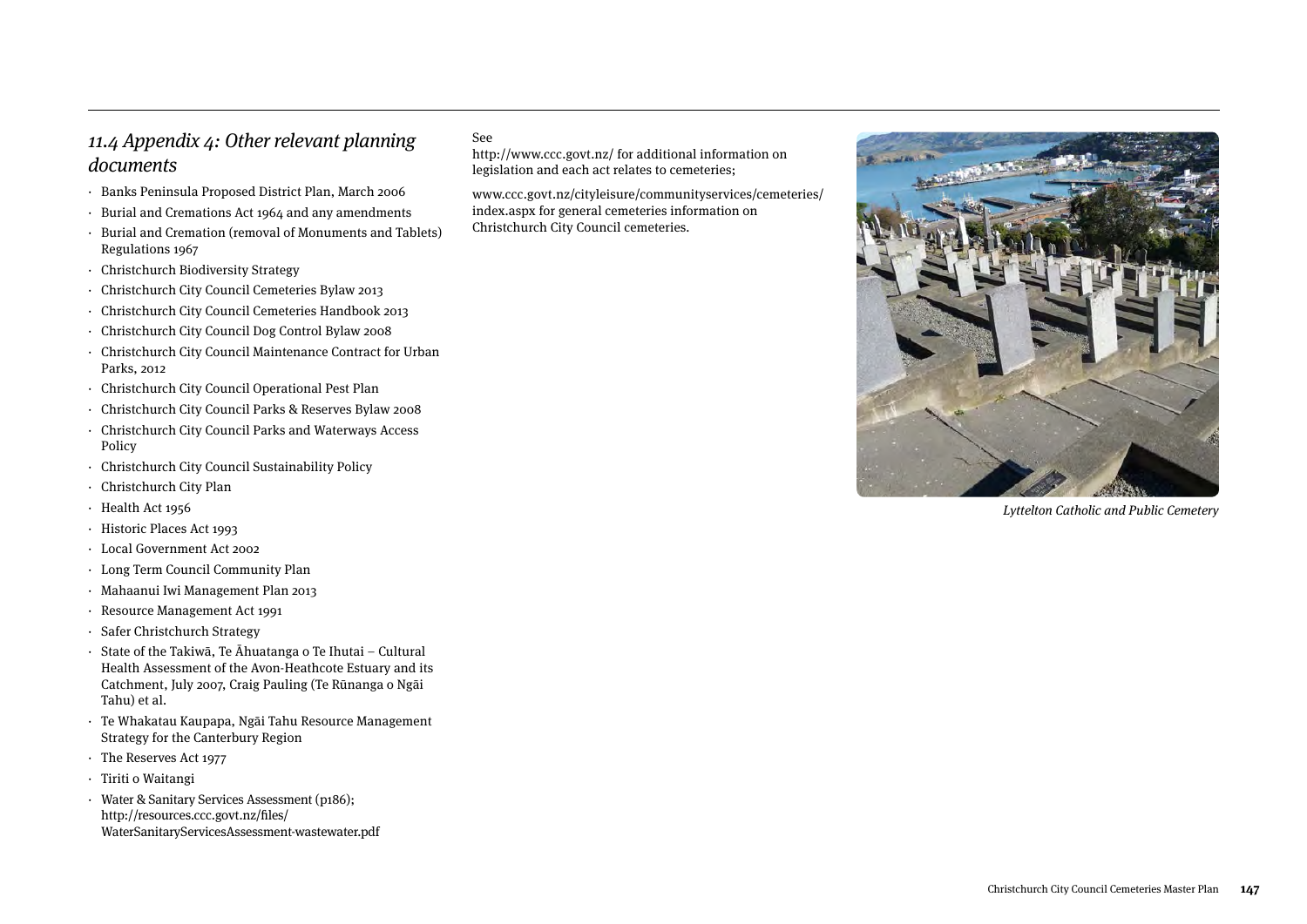### 11.5 Appendix 5: Selected bibliography / further reading

Banks Peninsula District Council (2005). Draft Cemeteries Activity Management, Plan

Banks Peninsula District Council (2005). Water and Sanitary Services Assessments – Cemeteries

Bowring, J. Trends in Cemetery Design

Brown, H; May, J (2006). Overview of Cemetery Development in Christchurch and Banks Peninsula

Burns, L (2002). Draft Christchurch Cemeteries Information and Interpretation Plan

Clayden, A; Woudstra, J (2003). Some European approaches to Twentieth Century Cemetery Design: Continental Solutions for British Dilemmas

McMath, M (2007). Cemetery Project Community Consultation, Volume I: Findings

McManus, R (2007). Philosophy of Death: Loss, Remembrance and Commemoration

(2007). Iwi Consultation, Cemetery Planning for the Otautahi and Te Pataka O Rakaihautu Rohe, AspxZ Ltd 2

(2007). Maata Waka Consultation, Cemetery Planning for Otautahi



Yaldhurst Cemetery